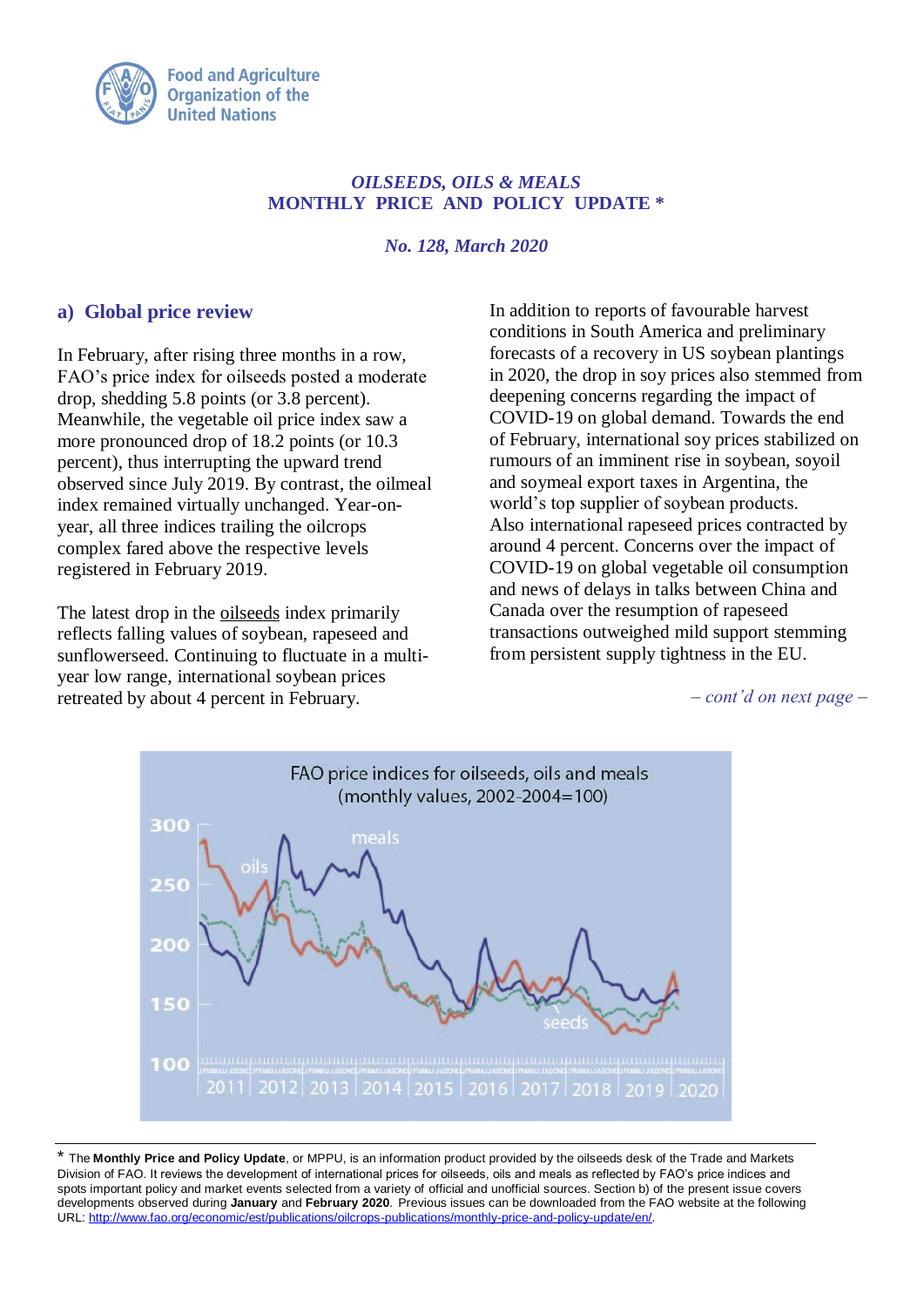# Global price review *– cont'd*

As for sunflowerseed, the latest retreat in prices primarily reflects sluggish import demand, combined with higher than expected crop estimates – and thus large export availabilities – in the Black Sea region.

The price index for oilmeals didn't follow the downward path seen in the global oilseed market. The index maintained its recently acquired firmness, mainly reflecting stable soymeal quotations. Despite fresh concerns over reduced feed intake tied to both the lingering African Swine Fever (ASF) epidemic and the COVID-19 pandemic, in February, international soymeal prices received support from developments in Argentina, where the pace of soy crushing slowed and exports came to a halt following the suspension of export registrations by the Government.

As to vegetable oils, the sharp drop in FAO's price index was led by weakening palm oil quotations, whilst soy, sunflower and rapeseed oil values also contracted in February. Month-onmonth, international palm oil prices dropped by almost 12 percent, due to the concurrence of

## **b) Selected policy developments and industry news**

### **UNITED STATES OF AMERICA / CHINA – bilateral trade measures**

 China: China's State Council Tariff Commission announced that, on 14 February, the additional tariffs imposed on selected US goods last September *(see MPPU Sep.'19)* would be cut by half. The announcement, which came in addition to the trade truce agreed between the two countries in December *(see MPPU Jan.'20)*, also concerns oilcrops and derived products, whose tariff rates would be reduced by 5 percentage points, except for soybeans, whose tariffs would see a reduction of 2.5 percentage points. All other retaliatory tariffs – notably the 25% soybean tariff i) higher than expected output in Malaysia, ii) a temporary drop in Indian import demand, iii) plunging mineral oil prices, and iv) rising fears of a slowdown in global palm oil demand following the spread of COVID-19. Meanwhile, soy, sunflower and rapeseed oil followed the path of palm oil and of their corresponding oilseeds, while soyoil prices also reacted to higher than anticipated crush and inventory levels in the United States of America.



introduced in July 2018 – would remain in force. Subsequently, on 18 February, in view of its pledge to scale up imports from the United States over the 2020–2021 period, the Government invited importers to apply for exemptions from the remaining retaliatory tariffs for US products – the most substantial tariff relief offered so far. Eligible goods include soybeans, other oilseeds and their derived products. In the case of soybeans, exempted importers would only pay the 'most favoured nation' tariff rate of 3%, which puts US soybeans on par with beans from other origins – allowing companies to submit their applications based on market conditions and commercial considerations. Applications including purchase amounts (in value) will be accepted from 2 March onward. All authorizations

**\_\_\_\_\_\_\_\_\_\_\_\_\_\_\_\_\_\_\_\_\_\_\_\_\_\_\_\_\_\_\_\_\_\_\_\_\_\_\_\_\_\_\_\_\_\_\_\_\_\_\_\_\_\_\_\_\_\_\_\_\_\_\_\_\_\_\_\_\_\_\_\_\_\_\_\_\_\_\_\_\_\_\_\_\_\_**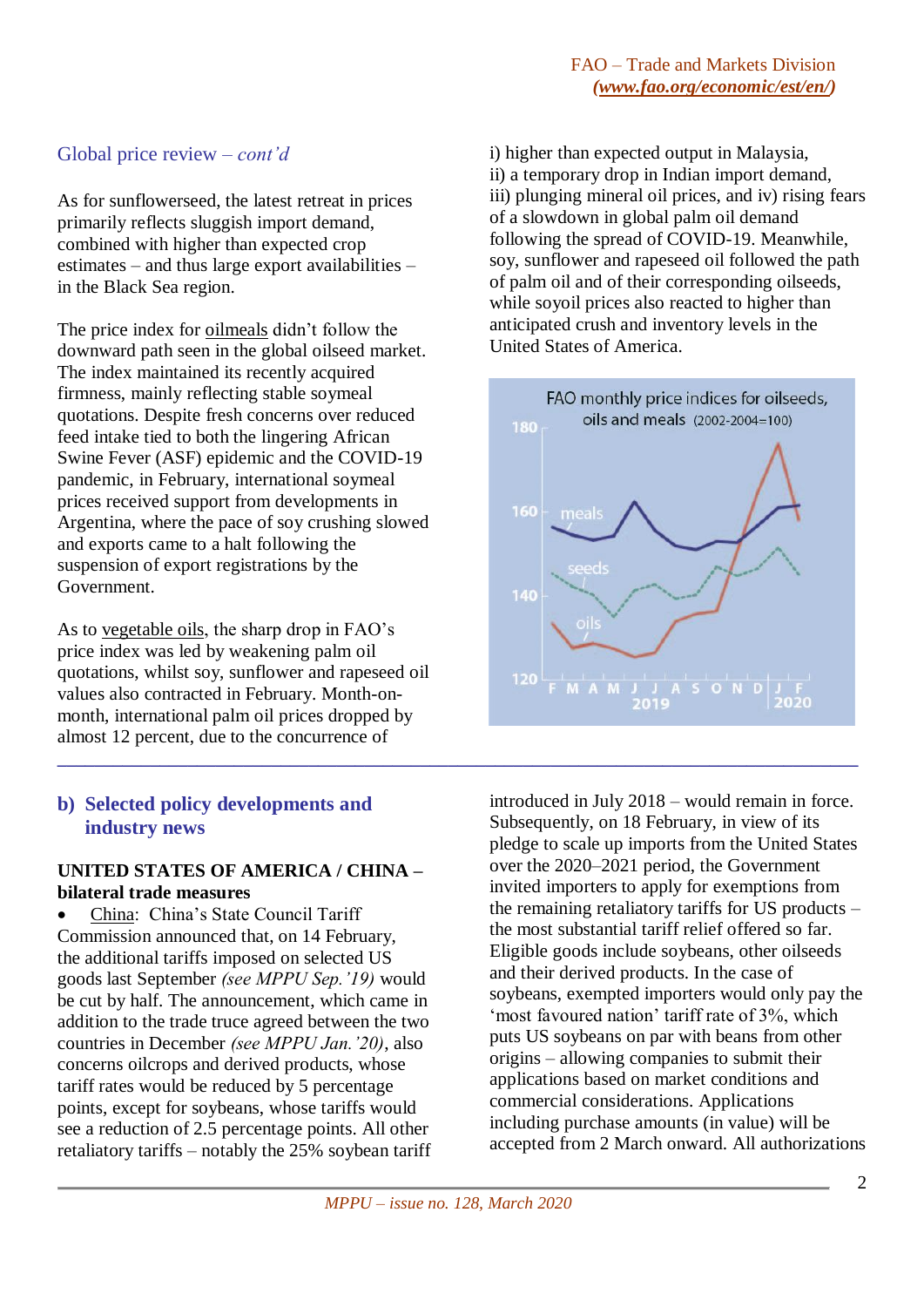will be company specific and remain valid for one year.

• United States: In compliance with the recently signed "phase one" agreement, on 14 February, the U.S. Government cut by half its retaliatory tariffs on selected Chinese goods. Furthermore, with regard to China's agreed purchases of U.S. goods and services, senior government officials reckoned that, due to the coronavirus outbreak, China's purchases could proceed at a slower pace than originally planned. Reportedly, the trade agreement includes a clause dealing with a party's inability to comply in case of unforeseeable external shocks.

**ARGENTINA – export policy**: On 26 February, the Government of Argentina temporarily suspended the customs reporting mechanism tracking export registrations for agricultural products, effectively halting the country's grain and oilseed shipments. The measure was taken in view of planned adjustments in the export tax for a number of commodities, notably oilseeds and derived products.

**BRAZIL – transport policy**: In January, Brazil's transport regulator ANTT revised the rules used to calculate minimum freight rates. Reportedly, the rules have been simplified compared to the version in place since mid-2019. Key parameters now include haul distance and the type of cargo, truck and loading operation. *(See also MPPU July'19)*

**CHINA – pesticide regulation**: In January, China invited comments by WTO member countries on a set of proposed new maximum residue limits (MRLs) for 65 pesticides in selected food products, comprising oilcrops, meals, oils and animal fats.

# **CHINA – GMO policy**:

In January, marking a departure from past policies, China's regulators confirmed that biosafety certificates for domestic cultivation of two locally developed GM events had been granted *(see also MPPU Jan'20).* The authorizations concern a GM maize and a GM soybean variety and will be valid through December 2024. Reportedly, cultivation of both varieties is expected to begin in the forthcoming season.

## **CHINA – agricultural policy**:

The Government's 2020 crop production policy envisages the continued promotion of soybean cultivation. Reportedly, the 2020 policy priorities would include increased support for high-yielding soybean traits and new incentives for intercropping maize with soybeans – two measures aimed at helping reduce the country's dependence on soybean imports. In 2019, government outlays for producer subsidies in China's North-eastern soybean growing provinces totalled CNY 17 billion (USD 2.4 billion) – up by CNY 4 billion (USD 564 million) from the preceding year. According to industry estimates, in 2019, the per hectare subsidy for soybean farmers amounted to CNY 3 825 (USD 539), which compared to CNY 4 800 and CNY 2 595 (USD 676 and 366) in, respectively, 2018 and 2017.

### **ECUADOR – import policy**:

The Government of Ecuador extended the country's tariff exemption for imports of soybean meal and wheat from all origins for five years, effective 1 January 2020.

# **EUROPEAN UNION – environmental policy**:

As a follow-up to its action plan for the preservation of the world's forests *(see MPPU Sep.'19),* the European Commission launched a public consultation on initiatives aimed at i) minimizing the EU's contribution to deforestation and forest degradation worldwide, and ii) promoting the consumption of products from deforestation-free supply chains within the EU. Reportedly, the consultation will be followed by an impact assessment of regulatory options and demand-side measures.

### **EUROPEAN UNION – market regulation**:

On 27 February, the European Commission closed the private olive oil storage support scheme activated last November to protect producers from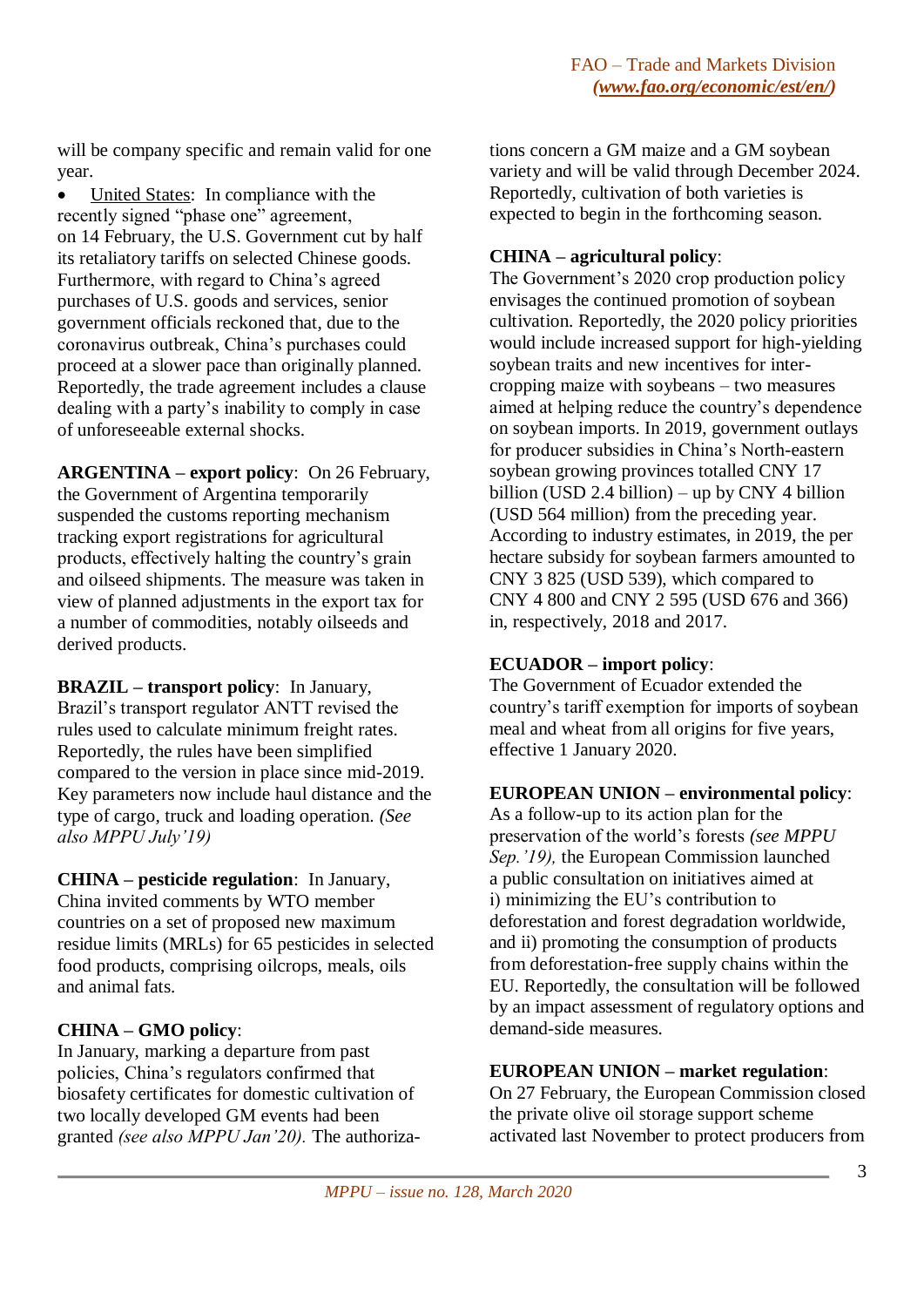price declines *(see also MPPU Nov.'19 & Jan.'20).* Reportedly, a total of 213 500 tonnes of olive oil were absorbed under the scheme, representing about one fourth of the bloc's olive oil reserves. Support to individual producers ranged from EUR 0.83 to EUR 1.10 (USD 0.92 to 1.22) per tonne per day of storage. The bulk of the storage aid went to producers in Spain.

### **EUROPEAN UNION – pesticide regulation**:

The European Commission decided not to renew the approval of thiacloprid – a pesticide belonging to the neonicotinoids group and used predominantly in rapeseed cultivation – due to identified insect and human health risks. The chemical's approval is set to expire on 30 April 2020. The decision follows the prohibition of three other neonicotinoid-based insecticides in all outdoor-uses in April 2018.

**INDIA – agricultural policy**: On 1 February, India announced its federal budget for 2020/21, allocating about USD 30.8 billion to domestic support to agriculture. About 40 percent of the funds would be earmarked for income and crop insurance programmes, while the remainder would be used for short-term credit interest subsidies, irrigation projects and price stabilization schemes.

**INDIA – import policy**: In January, concerned about the adverse effect of recent adjustments in the country's palm oil duty structure on domestic oil refiners *(see MPPU Sep.'19 & Jan.'20),* the Government placed refined palm oil and palm olein on the list of goods requiring special import licences. Maintaining that the restriction was the equivalent of an import ban, traders anticipated a rise in the country's imports of crude palm oil – a development expected to alter the competitive position of Malaysia (India's main supplier of refined palm oil) and Indonesia (India's main source for crude palm oil). Separately, in an attempt to encourage domestic oilseed production and reduce the country's dependence on imported oils, India's federal budget document for 2020 raised the standard import duty for crude palm oil

from 37.5 percent to 44 percent, while the duty for unrefined soy and sunflowerseed oil remained at 35 percent and that for rapeseed oil at 45 percent. However, for palm oil exporters from the ASEAN bloc – which includes Indonesia and Malaysia – the preferential rate of 37.5 percent for palm oil would remain in place.

## **INDIA – biofuel policy**:

The Food Safety Department of Tamil Nadu state intends to expand its repurpose used cooking oil project (Ruco) aimed at recycling edible oil from the food sector into biodiesel. Reportedly, the initiative would contribute to reducing health hazards associated with prolonged use of cooking oil.

### **INDONESIA – variable palm oil export duties**:

With palm oil benchmark prices rising – for the first time in 33 months – above the trigger-level of USD 750 per tonne, in February, Indonesia reactivated its palm oil export tax. While, in February, exports will be taxed at a rate of USD 18 per tonne, the rate for March will be USD 15, in line with recent setbacks in market prices. As for the export levy, which was reactivated on 1 January 2020 *(see MPPU Jan.'20),* the Government considered increasing its level to support the expansion of its biodiesel support programme, given the recent widening in the gap between the price of standard diesel and palm oilbased biodiesel. (NB: Currently set at a maximum of USD 50 per tonne, the levy was introduced in 2015 to finance government programmes on palm oil, notably biodiesel subsidies and an oil palm replanting scheme).

### **INDONESIA – biofuel policy**:

The Government confirmed that – following the successful launch of mandatory B30 transport diesel (i.e. diesel blends including 30 percent of palm-oil-based diesel) in January 2020 – road test with 40 percent blends would start in April. The newly introduced B30 requirement is expected to raise the fuel industry's annual uptake of palm oil to 8.5 million tonnes.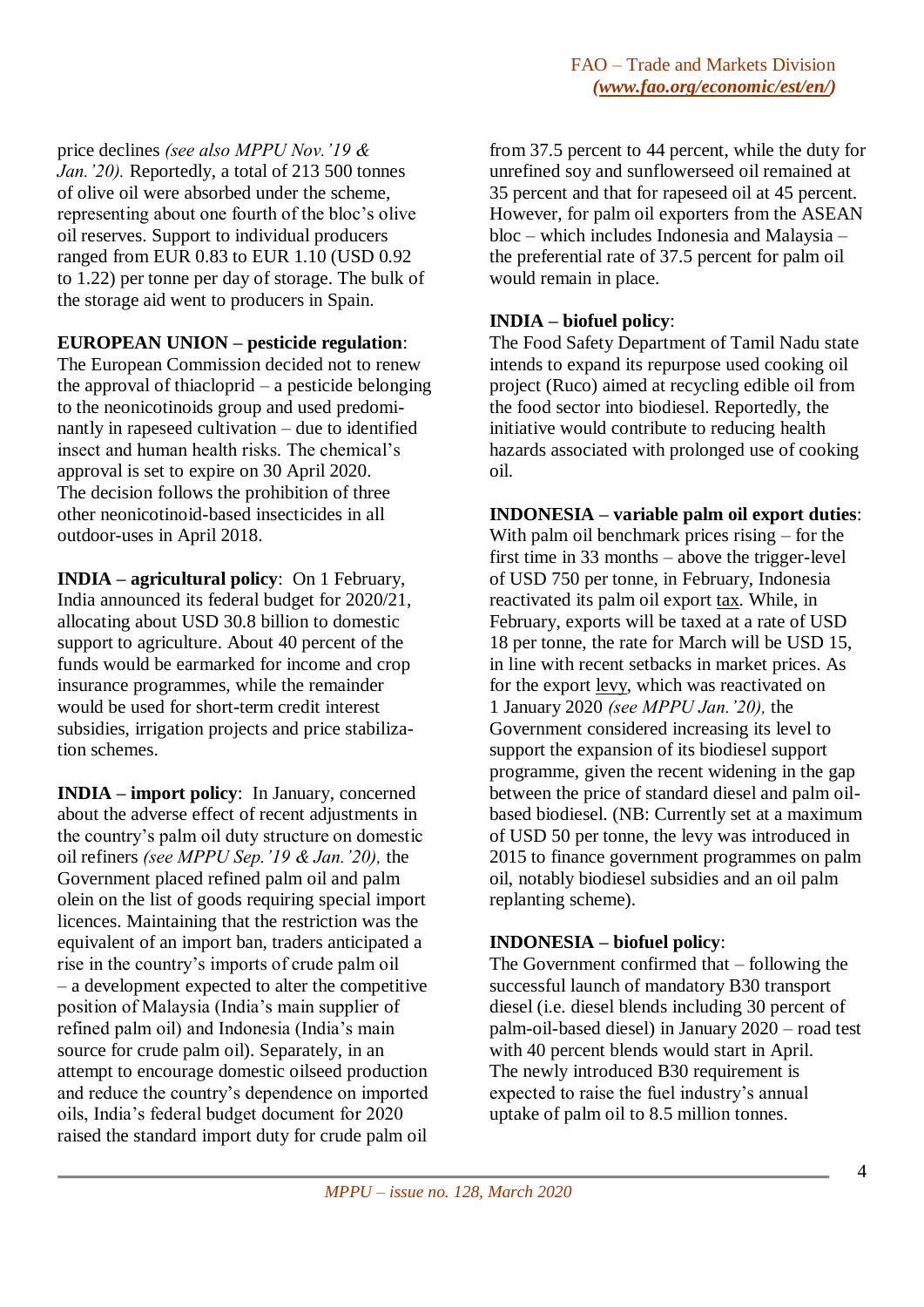### **INDONESIA – land governance &**

**environmental policy**: A senior government official stated that the approval of new oil palm plantations permits would be suspended in the country's West Papua and Papua provinces, on the grounds that such investments wouldn't necessarily benefit local people. Reportedly, instead of oil palm, crops such as nutmeg, coffee and cacao would be promoted. The concerned region is home to the world's third largest swath of tropical rainforest (after the Amazon and Congo basins). Civil society groups argued that the problem with large-scale plantations in the region was not the commodity but insufficient attention to the needs and (land) rights of the indigenous communities. Advocacy groups also reiterated their calls for stricter enforcement of the 2018 moratorium on new plantation permits as well as greater scrutiny of existing permits *(see MPPU Oct.'18).* On a separate note, following a request filed by Greenpeace Indonesia, a state administrative court requested the Agricultural Ministry to release plantation maps and data about concession holders in the Papua region. Civil society groups welcomed the ruling, saying that greater transparency could help address land title issues faced by indigenous communities. Reportedly, an earlier, similar ruling concerning Kalimantan prompted work on guidelines to regulate the release of plantation information, with a view to protect the interests of concerned stakeholders.

**ITALY – pest control**: With regard to *xylella fastidiosa*, the bacterial disease that affects in particular olive cultivation, the Government of Italy approved a plan to deploy EUR 300 million (USD 332 million) over the 2020–2021 period both as compensation for farmers and for activities aimed at restoring olive oil production while containing the spreading of the disease.

### **MALAYSIA – export policy (palm oil)**:

Following further gains in benchmark prices, Malaysia's variable export tax on crude palm oil has been set at 6 percent for February and March, up from the 5 percent tax rate introduced last

January. On a separate note, in response to the recent slowdown in Malaysia's palm oil exports to India, the Government stepped up its trade promotion efforts, focusing on markets in the Middle East, Africa and Southeast Asia (NB: India has been Malaysia's single largest buyer for the last five years, accounting for roughly one quarter of Malaysia's exports in 2019). Furthermore, senior officials informed that the Government decided to drop its plans to file a WTO complaint against the European Union's restrictions on palm oil-based fuels *(see MPPU June'19)* – thus diverging from Indonesia's initiative in this regard *(see MPPU Jan'20).* Instead, Malaysia would advocate changing the treatment of palm oil during the review of the EU's policy scheduled for 2021.

## **MALAYSIA – biofuel policy**:

In January, Malaysia introduced mandatory B20 transportation fuel (i.e. diesel containing 20 percent of palm oil-based diesel) in the states of Langkawi and Labuan, with Sarawak and Sabah expected to follow in, respectively, April and August of this year. Reportedly, the shift to B20 will be happen in stages as fuel blending facilities and petrol stations need to be equipped to handle the higher blends. Nation-wide B20 use is expected to be achieved by mid-2021. Once fully implemented, the Government expects palm oil uptake by biodiesel producers to increase by 534 000 tonnes annually from the 760 000 tonnes currently used for the B10 programme (NB: the estimate, in addition to the B20 programme, includes the switch to B7 fuels in the industrial sector). Meanwhile the country's standard setting body has developed and deployed new fuel standards in support of the B20 programme. Moreover, the Government announced the launch of field tests with B30, in line with plans to shift to B30 fuels by 2025 at the latest.

### **THE PHILIPPINES – relief measures**:

The Philippine Coconut Authority released relief payments to coconut farmers affected by ashfall from the Taal volcano eruption in mid-January.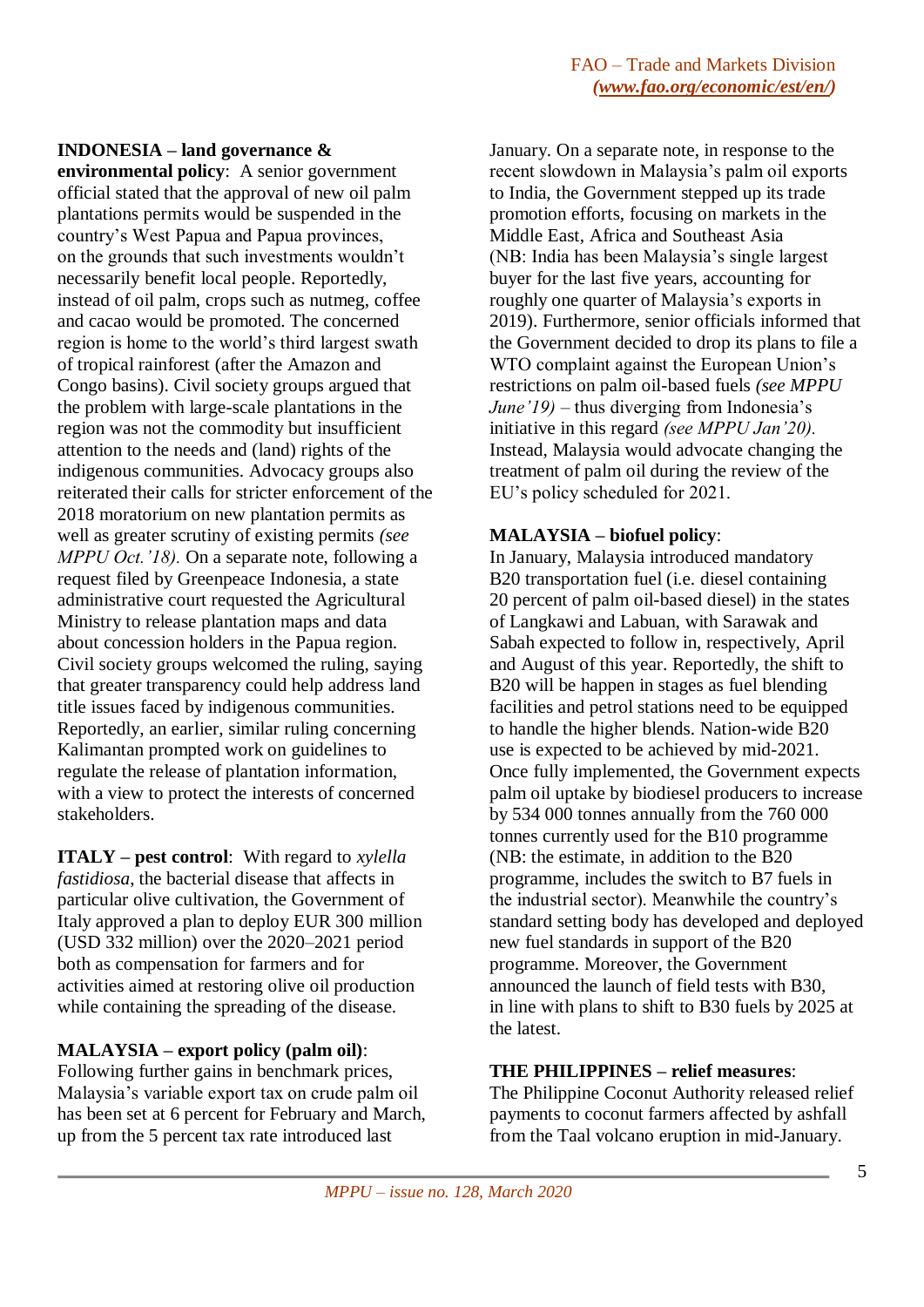The aid package includes the distribution of seedlings and salt fertilizer for damaged trees.

### **RUSSIAN FEDERATION – agricultural**

**policy**: Under the Russian Federation's new Food Security Doctrine released in January 2020, the nation's self-sufficiency rate for vegetable oils has been set at 90 percent. In addition, the Government confirmed its long-term import ban for genetically modified crop and livestock products.

### **RUSSIAN FEDERATION – import policy**:

With effect from 1 January 2020, the Russian Federation cancelled duties on selected agricultural imports from Moldova, including sunflowerseed. The duties were in place since 2014, when the Republic of Moldova signed an association agreement with the European Union.

#### **RUSSIAN FEDERATION – export policy**:

Concerned about a sharp rise in the country's sunflowerseed exports since the beginning of the 2019/20 marketing year, the Government proposed to temporarily raise export taxes on sunflowerseed, in a bid to support the country's oilseed crushing industry.

### **SAUDI ARABIA – food standards**:

In the Kingdom of Saudi Arabia, a regulation banning the use of partially hydrogenated oils/fats in the food industry has come into force on 1 January 2020. The measure complements transfatty acids limits of 2 percent for oils/fats and 5 percent for all other foods that were introduced back in 2017.

### **SENEGAL – export policy**:

Concerned about a surge in the country's groundnut shipments to China, in January, the Government decided to limit Senegal's groundnut exports to 200 000 tonnes per year, in a bid to guarantee adequate supplies for domestic processors. Reportedly, local groundnut prices surged to FCFA 325 000 per tonne (USD 551), which compares to an official maximum price of FCFA 210 000 (USD 356). In 2018/19, China

sourced about 250 000 tonnes of groundnuts (or about two thirds of its imports) from Senegal.

#### **THAILAND – import policy**:

Reportedly, the Government of Thailand plans to implement a set of measures aimed at halting illegal imports of palm oil for use as biodiesel feedstock. Smuggling is reckoned to strongly affect domestic prices. Planned measures include i) the use of advanced scientific and statistical tools to determine the origin of palm oil stocked across the country, and ii) the installation of gauges on storage tanks of biodiesel manufacturers.

**UKRAINE – export policy**: In line with previous announcements, on 1 January 2020, Ukrainian traders lost access to VAT refunds on their rapeseed exports. However, on 16 January, the Ukrainian Parliament voted to reverse the policy, reintroducing the refunds.

### **UNITED KINGDOM – agricultural policy**:

On 9 January, the United Kingdom introduced the Direct Payment to Farmers Bill regulating farmer support payments in 2020. While the bill preserves the level of payments granted in 2019 under the EU's Common Agricultural Policy, support to farmers will be increasingly linked to the provision of public goods such as the enhancement of air and water quality, the improvement of animal welfare and measures to mitigate the impact of climate change. The bill envisages a seven-year transition period for farmers to adjust to the phasing-out of a number of subsidies.

**UNITED STATES OF AMERICA – farmer relief payments (trade mitigation measure)**: In February, the USDA announced the release of a third and final tranche of payments worth USD 3.6 billion under its Market Facilitation Program. The scheme is part of the Government's 2019/20 relief package to compensate farmers negatively impacted by the US-China trade differences *(see also MPPU July/Sep.'19 & Jan.'20).* On a related note, government officials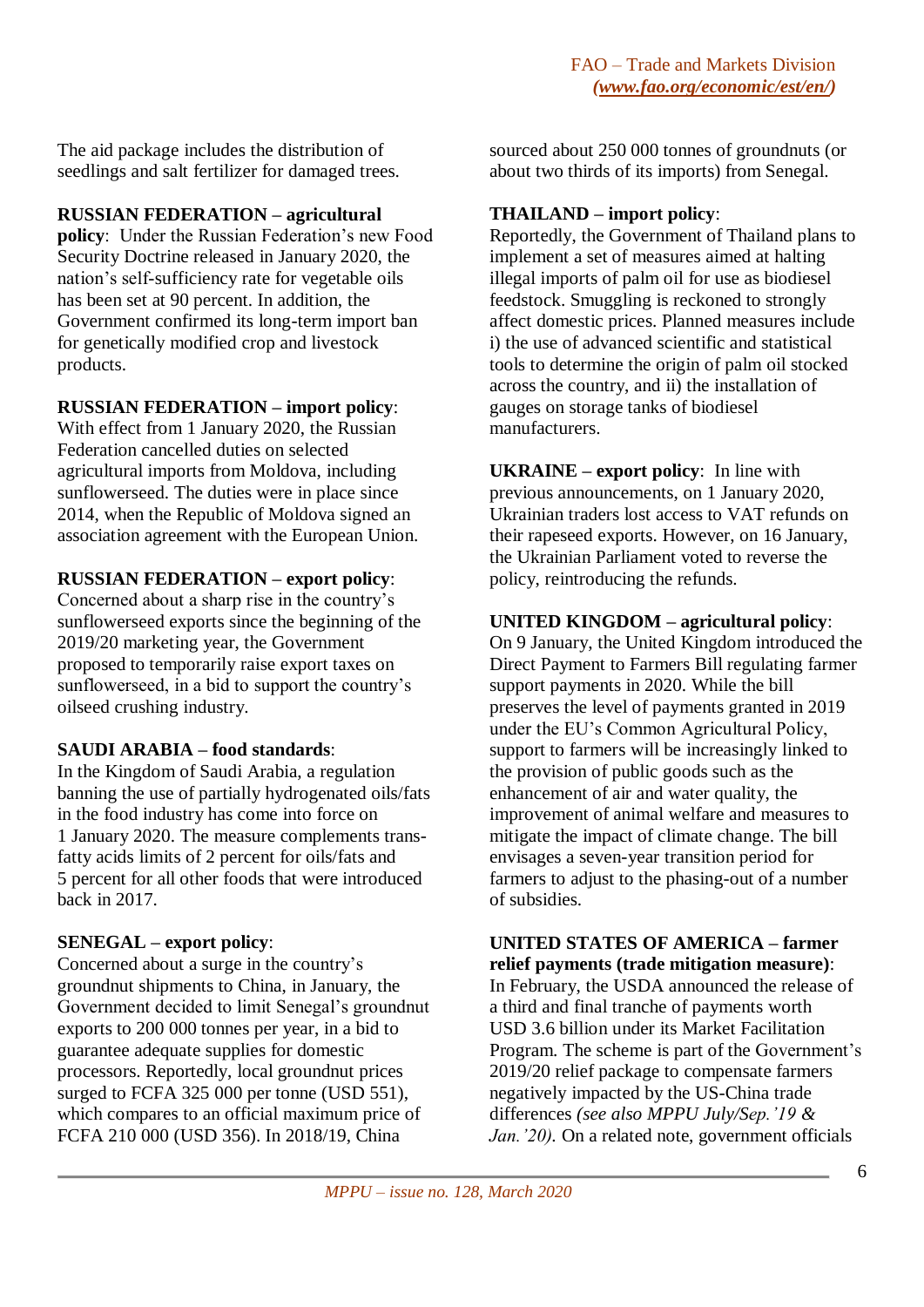did not rule out the possibility that farmers would be granted additional support until the United States' trade deals with China, Mexico and Canada are fully implemented.

### **UNITED STATES OF AMERICA – biofuel**

**policy**: To set up infrastructure required to supply higher biofuel blends across the country, USDA will make available grants worth USD 100 million through its newly created Higher Blends Infrastructure Incentive Program. Moreover, to promote the use of environmentally friendly fuels and ensure that the 2020 consumption targets for ethanol, biodiesel and other renewable fuels are met, USDA committed to increase the number of biofuel capable vehicles in its own fleet. Furthermore, USDA's National Institute for Food and Agriculture awarded a grant aimed at expanding the use of oilseeds and other oil-rich crops in renewable jet fuel production. Under the grant, new, cost-effective manufacturing technologies would be developed and crop feedstocks with vegetable oil compositions tailored for such technology would be identified. Initially, attention would focus on camelina seed oil, though other feedstocks such as genetically modified soybeans and oil-rich sorghum would also be considered. On a separate note, USDA informed that the rules governing its Advanced Biofuel Payment Program (which also applies to producers of biodiesel) have been amended.

### **UNITED STATES OF AMERICA – pesticide**

**regulation**: In January, the Environmental Protection Agency reaffirmed that glyphosatebased herbicides are not cancerogenic when used according to instructions provided on product labels. Meanwhile, US pesticide manufacturers continue facing lawsuits concerning alleged health issues and off-site damage to non-targeted crops resulting from the use of, respectively, glyphosate and dicamba.

# **VIET NAM – import policy**:

The Government of Viet Nam published new requirements regarding quality control of imported feed ingredients, including soybean, oilmeals, vegetable oil and animal fat. *Inter alia*, sales certificates must clearly state that the concerned goods are manufactured and authorized for sale in the country of origin. The new requirements would come into force on 3 March 2020.

# **Sector development policies – Uganda (palm**

**oil)**: The Government of Uganda set up, with support from the UN's International Fund for Agricultural Development, an entity tasked to oversee the management and expansion of oil palm cultivation across the country. The body will collaborate closely with farmers and operators from the private sector and draw on a parallel programme that promotes the introduction of improved crop varieties, including varieties resilient to climate change.

# **Trade agreements**

 United States of America / Japan: Under the US-Japan Trade Agreement that entered into force on 1 January 2020, US exports of oils and fats to Japan will benefit from preferential tariff access. Depending on the type of oil/fat, imports will be either duty-free or subject to preferential tariff rates set to be phased out over a period of three years.

• Mercosur: Mercosur members agreed on a set of rules governing trade in food products that contain traces of GMOs. The initiative is aimed at protecting food trade among the bloc's members from asynchronous trade barriers concerning low level presence (LLP) of GMOs. Reportedly, Mercosur is the first regional bloc to adopt regulations in this field.

# **Product quality control**

Palm oil contamination:

According to media reports, some European food companies expressed concern about traces of mineral oil hydrocarbons in palm oil, drawing attention to alleged health risks. Arguably, the preferred way to avoid those contaminants would be to use food-grade lubricants in palm oil milling facilities of producing countries. Reportedly, in the absence of EU norms regulating the presence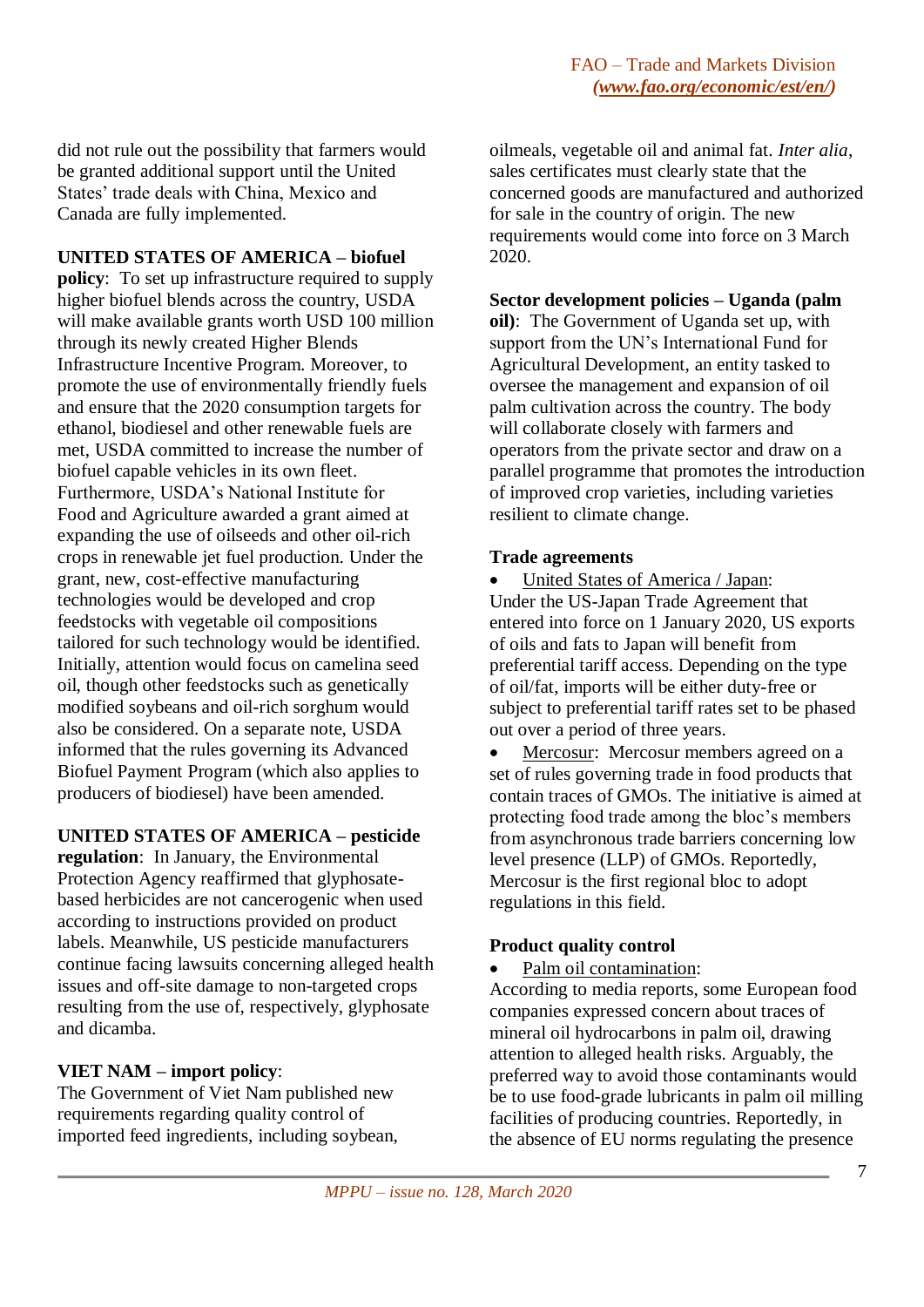of hydrocarbons in food products, some traders and food manufacturers have set up their own standards about acceptable hydrocarbon levels. Meanwhile, the Malaysian Palm Oil Board is said to be considering the introduction of national limits for hydrocarbon residues, along with wider efforts to regulate the presence of contaminants in the palm oil refining process *(see MPPU Jan.'20).* On a related note, a large palm producer in Indonesia informed that it switched to using foodgrade lubricants in its processing operations, according to press reports.

Olive oil quality control and fraud

prevention: A study conducted by researchers in Australia and the United States of America claims that paucity of official testing schemes favours widespread adulteration, mislabelling and counterfeiting of olive oil. According to the authors, the main reason why regulators pay insufficient attention to quality controls in olive oil is that olive oil adulteration mostly poses quality issues rather than health risks. On a separate note, in Tunisia, a large olive oil producer invested in blockchain technology to strengthen authentication of its products and prevent fraudulent practices. Reportedly, the technology allows consumers to track products from harvest to the final point of retail *(see also MPPU May & July 2019).*

### **Sustainable palm oil – RSPO news**

 Partnerships: The global, industry-led palm oil certification body Roundtable on Sustainable Palm Oil (RSPO) and the Global Green Growth Institute signed a MoU to enhance collaboration and funding for key activities and organizations supporting sustainable palm oil production. *Inter alia*, the two entities will work together to help their respective stakeholders secure access to the global market and assist responsible palm oil entrepreneurs in obtaining price premiums for their certified sustainable products.

 Production and sales of certified palm oil: Global supplies of RSPO-certified palm oil currently stand at 15.4 million tonnes annually, which is equivalent to about 19 percent of world palm oil production. As for sales, RSPO statistics for calendar year 2019 confirm the customary gap between total supplies and actual sales of certified material: similar to past years, in 2019, roughly half of the available certified products did not find a buyer and thus had to be sold as conventional palm oil without capturing a price premium – a problem the group is trying to tackle through its newly launched 'shared responsibility principle' *(see MPPU Jan.'20).* With regard to sale channels used, in 2019, the three methods involving physical supply chains – i.e. 'identity-preserved', 'segregated' and 'supply-mass-balanced' transactions – accounted for 75 percent of total sales (compared to 70 percent in the previous year), while the remaining 25 percent were marketed via book&claim mechanisms, which contribute only indirectly to sustainable production systems. As for palm kernel oil, about 82 percent of RSPO-certified material found a buyer in 2019.

 Standards: The RSPO integrated and updated three of its standards, namely the Supply Chain Certification Standard, the Supply Chain Certification Systems and the Supply Chain Requirements for Mills *(see also MPPU Nov.'19).*

### **Sustainable palm oil & soybeans – company sourcing policies**

 *Kellogg*: Food manufacturing company *Kellogg* amended its palm oil sourcing policy to improve traceability throughout its supply chains *(see also MPPU Apr.'11 & Mar.'14).* The company pledged to phase out, by 2025, the sourcing of palm oil through RSPO credits, focusing instead on RSPO 'mass balanced' transactions (NB: 'mass-balanced' transactions are one of the three physical supply chain schemes offered by RSPO; different from 'identity preserved' and 'segregated' palm oil, 'mass balanced' transactions consists of blends of certified sources and ordinary palm oil). To oversee its efforts, the company partnered with independent auditor Proforest. Furthermore, *Kellogg* joined the Palm Oil Transparency Coalition and signed up to the No Deforestation-No Peat-No Exploitation (NDPE) Implementation Reporting Framework and committed to work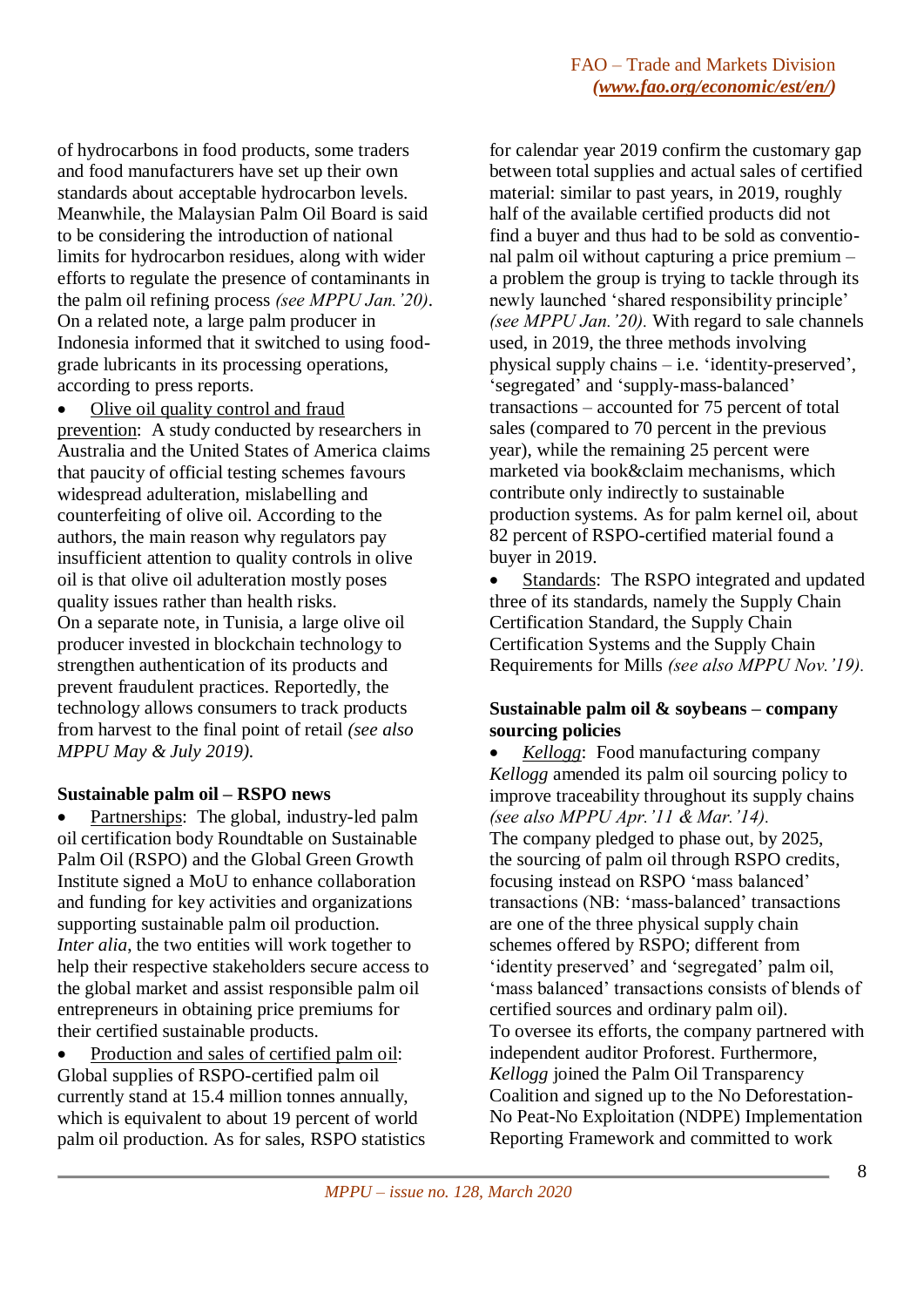more directly with smallholder farmers on productivity improvement measures. Reportedly, the company also extended its NDPE commitment to cover other commodities like paper, sugar and soybeans.

 *PepsiCo*: Food and drinks company *PepsiCo* strengthened its sourcing rules for palm oil *(see also MPPU May'14, Oct.'17 & Aug./Oct.'18).* The company now requires that, with retrospective effect to 2015, all its suppliers – direct ones as well subsidiary or third-party suppliers – abide by the NDPE principle. According to media reports, *PepsiCo*'s new requirement could affect the firm's relationship with a number of suppliers in Indonesia. Advocacy group Rainforest Action Network participated in shaping the company's new policy.

#### *Tyson Foods* & RTRS:

U.S. meat processing firm *Tyson Foods* partnered with Proforest to conduct a deforestation risk assessment examining the firm's supply chain for palm oil, soybean, beef timber and paper products. The assessment would form the basis for the company's commitment to adhere to the NDPE principle. Reportedly, the company's initiative has been triggered by requests form a group of shareholders. Furthermore, the company announced that it would work with the Roundtable on Responsible Soy (RTRS) to purchase credits for soybean meal destined for the firm's poultry operations – particularly in regions where soy is sourced from areas subject to environmental and social risks. Reportedly, *Tyson Foods* was one of seven companies that recently joined the RTRS to contribute to the expansion of sustainable soy production practices. Others included a Canadian restaurant chain, a European livestock company, a Finish trader, an international non-profit environmental organization, a Brazilian certification institute, and an agronomic consultancy firm, also based in Brazil.

#### **Sustainable coconut oil**:

Reportedly, a public-private partnership set up to promote sustainable production of coconut oil in the Philippines and Indonesia resulted in a 26%

improvement in productivity and a 47% increase in earnings for participating certified farmers. Out of 4 100 farmers that received training in good agricultural practices and farm management tools, about 1 600 were certified against the Rainforest Alliance's Sustainable Agricultural Standard. Participating farmers were mostly smallholders or tenants with less than four hectares of land and limited access to know-how and financing. The project enjoys the support of local government agencies, the German Agency for International Cooperation (GIZ), *Procter&Gamble*, *BASF*, and *Cargill (see also MPPU Apr.'13 & Aug.'17).*

#### **Sustainable palm oil – third party studies**

 Environmental impact: According to a study carried out by UK researchers, the establishment of new oil palm plantations – and the associated draining and clearing of peatlands – causes more environmental stress and GHG emissions than maintaining mature plantations. The research was driven by reports that, to expand their operations, growers across Southeast Asia are increasingly turning to peat swamps as other suitable palm oil acreage is becoming scarce and the means to raise productivity on existing plantations are lacking.

 Industry pledges: The latest global survey of palm oil buyers conducted by the Worldwide Fund for Nature (WWF) confirmed that many large food companies continue to lag on their selfimposed pledges to eliminate environmentally harmful practices from their palm oil supply chains. The advocacy group maintains that sourcing exclusively RSPO-certified palm oil is the best approach for concerned companies to honour their commitments.

#### **Sustainable soybean – third party study**:

Analyses conducted by environmental nonprofit group CDP together with the supply chain mapping initiative Trase suggest that China, as the largest market for Brazilian soy, is exposed to imported GHG emission risks from deforestation linked to soybean expansion. The authors of the study argued that Chinese companies and the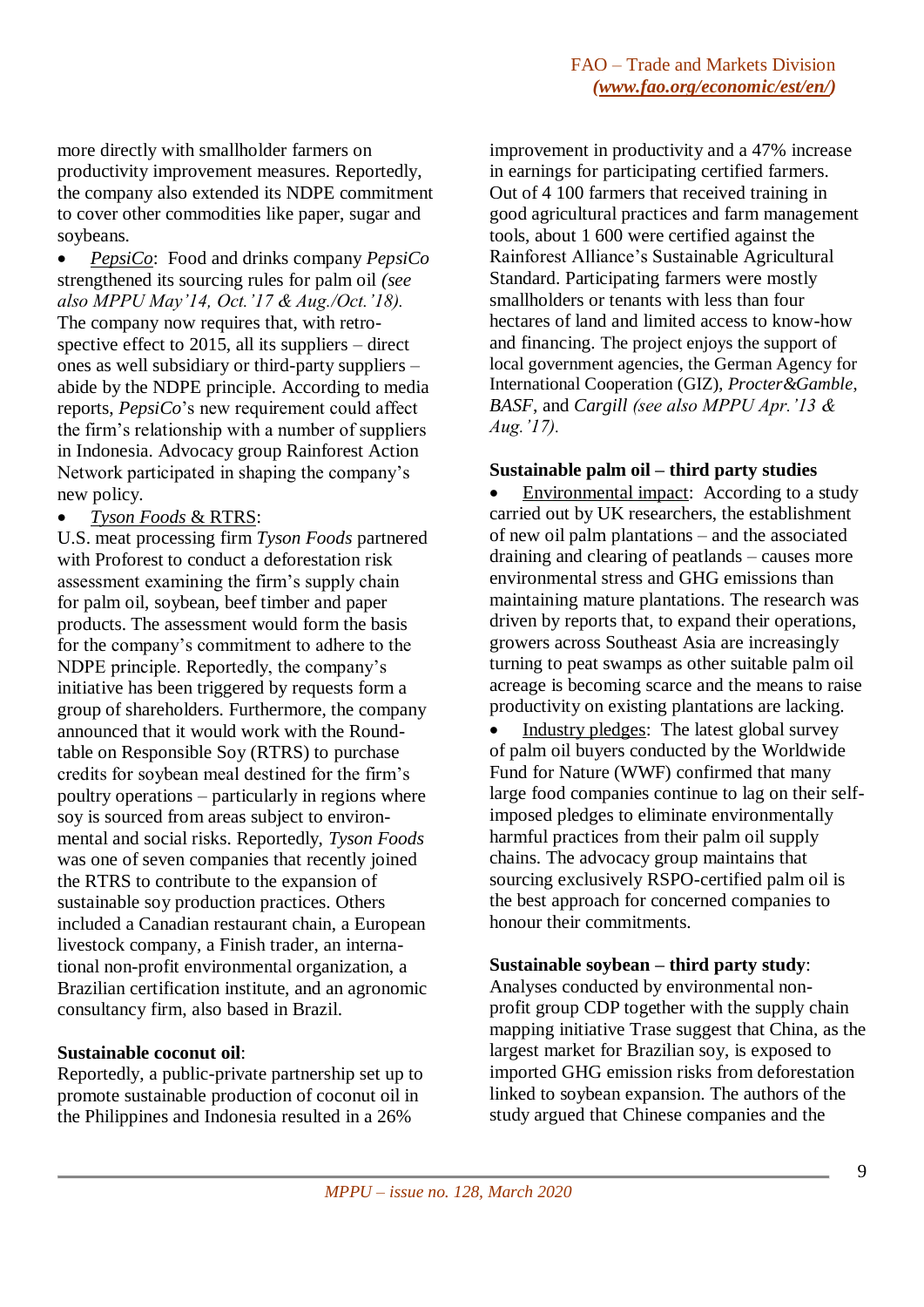Government could use their influence in the market to drive moves towards deforestation-free soy in Brazil.

#### **Dietary guidelines – third party studies**

 Saturated fat limits: In the United States of America, a group of nutrition academics invited the Government to drop its recommended limit on saturated fat intake in the forthcoming revision of the nation's Dietary Guidelines. Since 2005, the guidelines include a specific limit of 10 percent of calories from commonly consumed saturated fats. According to the researchers, evidence that the population-wide upper limits help prevent cardiovascular disease or reduce mortality is insufficient. Allegedly, the approach to treat saturated fats as one group, and to predict health effects on individual foods, meals and diets based on the total content of such fats is prone to lead to erroneous conclusions. The opinion of an official advisory committee on this matter is due by mid-May this year.

Nutritional scoring of oils/fats:

FEDIOL, the federation representing Europe's vegetable oil industry, criticized the governmentbacked voluntary nutrition label 'Nutri-Score', stating that the scheme makes it impossible for single-ingredient foods, such as vegetable oils and fats, to obtain a high score. Reportedly, according to the scheme's energy-based criteria, all vegetable oils carry the same score, irrespective of their fatty acid composition – even though the latter is known to results in different nutritional and health properties for each type of oil/fat.

### **Biodiesel initiatives**

Biodiesel manufacturing technology:

In the United States of America, private transport companies and soybean industry associations joined forces to conduct an in-depth validation of new biodiesel technologies, in an effort to assess their viability in real-world, high-mileage fleet applications. The project aims at assisting transport companies switch to renewable fuels that are compatible with their infrastructure while minimizing disruptions and reducing overall operating costs.

Biodiesel-enriched marine fuel:

Following the recent implementation of the International Maritime Organization's modified shipping fuel standard, a South Korean company set out to explore the use of biodiesel in lowsulphur marine fuel. As biodiesel feedstock the company intends to use primarily palm fatty acid distillate (PFAD). *(See also the following link: [http://www.imo.org/en/MediaCentre/PressBriefin](http://www.imo.org/en/MediaCentre/PressBriefings/Pages/34-IMO-2020-sulphur-limit-.aspx) [gs/Pages/34-IMO-2020-sulphur-limit-.aspx](http://www.imo.org/en/MediaCentre/PressBriefings/Pages/34-IMO-2020-sulphur-limit-.aspx)[\)](http://www.imo.org/en/MediaCentre/PressBriefings/Pages/34-IMO-2020-sulphur-limit-.aspx))*

Environmental credentials:

According to industry sources, insufficient data on GHG emissions in farming could threaten Ukraine's ability to supply rapeseed to EU biodiesel manufacturers. In order to qualify under the EU's renewable energy directive, biodiesel producers are required to demonstrate that lifecycle GHG emissions of feedstock used fall within certain permissible levels.

#### **Futures markets – palm olein options**:

Reportedly, in January, Malaysian commodity exchange *Bursa Malaysia* launched an options contract on palm olein, as a complement to its existing palm olein futures contract. The new contract is aimed at improving price discovery and providing refiners as well as importers and end-users of palm olein with an additional tool to hedge against adverse price movements.

### **R & D – varietal research**

Rapeseed – variety withdrawal:

Agroscience company *Bayer* announced the removal of two recently launched hybrid rapeseed varieties (DEKALB DKTF-92-SC and DKTF-94- CR) from the marketplace, based on inconsistence performance.

• Rapeseed – genome sequencing:

An international research consortium coordinated by Canada's University of Saskatchewan completed the full assembly and mapping of 10 rapeseed genomes. Reportedly, the material will be made widely available to allow breeding for disease and climate change resistance.

New rapeseed hybrids:

A group of Canadian agroscience and agribusiness firms joined resources to work on the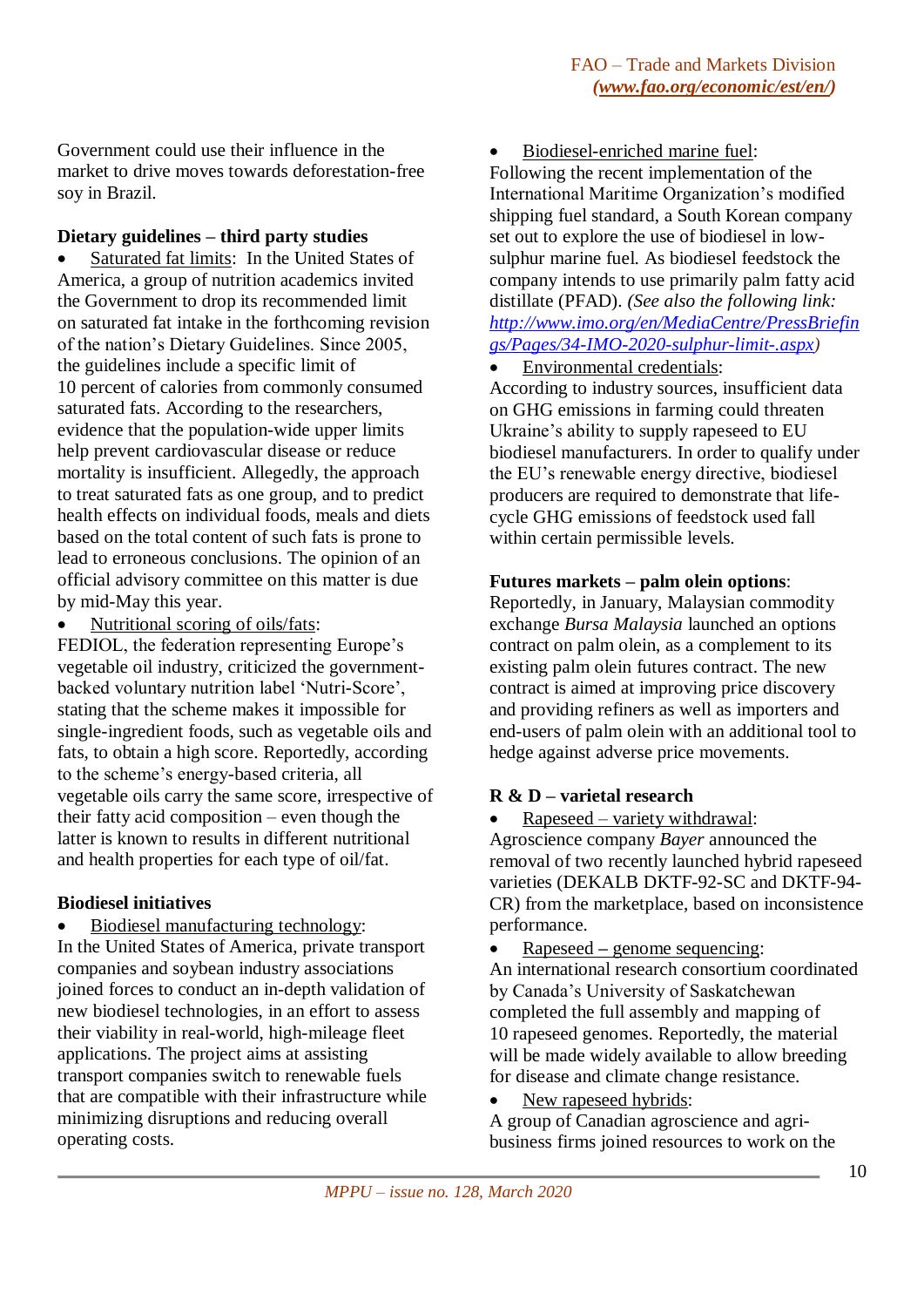improvement of the protein content in rapeseed hybrids. The initiative is aimed at turning Canadian rapeseed into both a high-value oil and a high-value meal crop.

#### **R & D – product development**

High-oleic soybean uptake:

In the United States of America and Canada, the introduction of bans on the use of partially hydrogenated oils in food manufacturing *(see MPPU Oct.'17 & Aug.'18)* led to extensive product reformulation efforts. In particular, food producers started replacing conventional soybean oil (which requires hydrogenation for increased functional stability) with vegetable oils like palm, rapeseed and sunflower oil (which, due to a different fatty acid composition, do not require hydrogenation). At the same time, the soybean industry invested in the development of soybean varieties carrying a different fatty acid profile – in particular a high content of oleic fatty acid, which naturally raises the oil's stability. Although GM and non-GM high-oleic soybean varieties suitable for a variety of food and nonfood applications are commercially available since a couple of years, cultivation has fallen behind expectations. In the United States of America, where farmers can avail of contract farming agreements and where high-oleic soybeans are reported to earn average premiums of USD 18 per tonne, annual plantings are

estimated to fall short of 0.5 million hectares – which compares to industry projections of 6.5 million hectares for 2026. *(See also MPPU May'18)*

• Used cooking oil recycling:

In Canada, a group of researchers developed a technology for turning used cooking oil into a commercially viable, high-quality and biodegradable resin used for 3D printing.

Fermented rapeseed meal:

Researchers from two Danish universities claimed that fermented rapeseed meal is at least as effective as zinc oxide used in feed for weaner piglets to improve growth, intestinal development and health.

Fat substitute:

In Brazil, agribusiness firm *Cargill* launched a new ingredient that allegedly allows reducing the saturated fat content in ice cream and other dairy products by up to 30 percent. Reportedly, the blend of emulsifiers and liquid vegetable oils (primarily soybean oil) can be used to replace traditional fats without changing product formulations.

Palm oil-based surfactant:

Specialty chemicals firm *BASF* launched a new surfactant for uses in a range of personal care products. The surfactant, which is produced using RSPO-certified ingredients, is said to be fully biodegradable and suitable for replacing surfactants containing sulphate.

*For comments or queries please use the following Email contact: [FAO-oilcropsmarkets@fao.org](mailto:FAO-oilcropsmarkets@fao.org)*

The views expressed in this information product are those of the author and do not necessarily reflect the views or policies of FAO.

The designations employed and the presentation of material in this information product do not imply the expression of any opinion whatsoever on the part of FAO concerning the legal or development status of any country, territory, city or area or of its authorities, or concerning the delimitation of its frontiers or boundaries. The mention of specific companies or products of manufacturers, whether or not these have been patented, does not imply that these have been endorsed or recommended by FAO in preference to others of a similar nature that are not mentioned.

The use, reproduction and dissemination of this product is encouraged, provided that appropriate acknowledgement of Food and Agriculture Organization of the United Nations (FAO) as source is given.